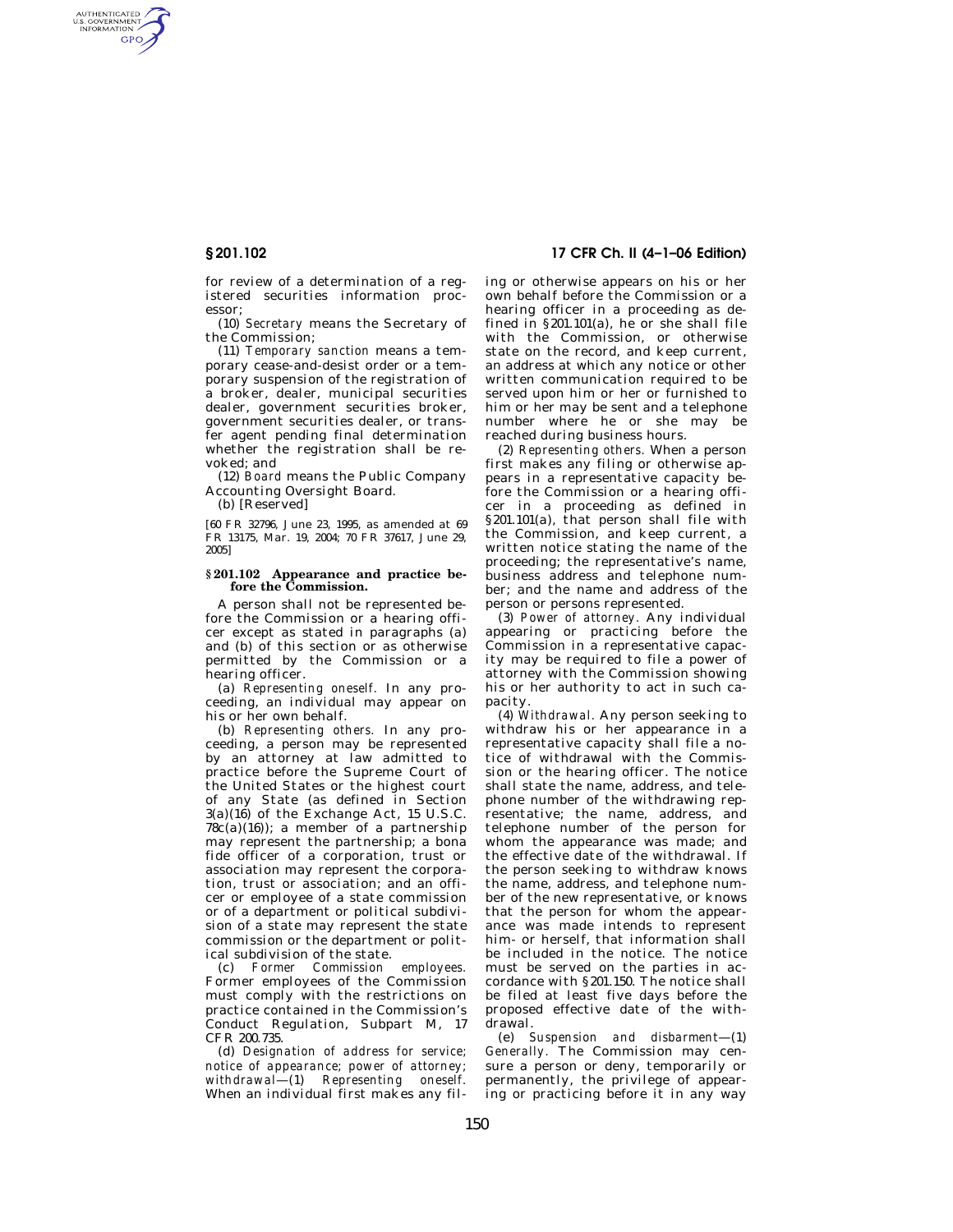## **Securities and Exchange Commission § 201.102**

to any person who is found by the Commission after notice and opportunity for hearing in the matter:

(i) Not to possess the requisite qualifications to represent others; or

(ii) To be lacking in character or integrity or to have engaged in unethical or improper professional conduct; or

(iii) To have willfully violated, or willfully aided and abetted the violation of any provision of the Federal securities laws or the rules and regulations thereunder.

(iv) With respect to persons licensed to practice as accountants, ''improper professional conduct'' under  $\S 201.102(e)(1)(ii)$  means:

(A) Intentional or knowing conduct, including reckless conduct, that results in a violation of applicable professional standards; or

(B) Either of the following two types of negligent conduct:

(*1*) A single instance of highly unreasonable conduct that results in a violation of applicable professional standards in circumstances in which an accountant knows, or should know, that heightened scrutiny is warranted.

(*2*) Repeated instances of unreasonable conduct, each resulting in a violation of applicable professional standards, that indicate a lack of competence to practice before the Commission.

(2) *Certain professionals and convicted persons.* Any attorney who has been suspended or disbarred by a court of the United States or of any State; or any person whose license to practice as an accountant, engineer, or other professional or expert has been revoked or suspended in any State; or any person who has been convicted of a felony or a misdemeanor involving moral turpitude shall be forthwith suspended from appearing or practicing before the Commission. A disbarment, suspension, revocation or conviction within the meaning of this section shall be deemed to have occurred when the disbarring, suspending, revoking or convicting agency or tribunal enters its judgment or order, including a judgment or order on a plea of nolo contendere, regardless of whether an appeal of such judgment or order is pending or could be taken.

(3) *Temporary suspensions.* An order of temporary suspension shall become effective upon service on the respondent. No order of temporary suspension shall be entered by the Commission pursuant to paragraph  $(e)(3)(i)$  of this section more than 90 days after the date on which the final judgment or order entered in a judicial or administrative proceeding described in paragraph  $(e)(3)(i)(A)$  or  $(e)(3)(i)(B)$  of this section has become effective, whether upon completion of review or appeal procedures or because further review or appeal procedures are no longer available.

(i) The Commission, with due regard to the public interest and without preliminary hearing, may, by order, temporarily suspend from appearing or practicing before it any attorney, accountant, engineer, or other professional or expert who has been by name:

(A) Permanently enjoined by any court of competent jurisdiction, by reason of his or her misconduct in an action brought by the Commission, from violating or aiding and abetting the violation of any provision of the Federal securities laws or of the rules and regulations thereunder; or

(B) Found by any court of competent jurisdiction in an action brought by the Commission to which he or she is a party or found by the Commission in any administrative proceeding to which he or she is a party to have violated (unless the violation was found not to have been willful) or aided and abetted the violation of any provision of the Federal securities laws or of the rules and regulations thereunder.

(ii) Any person temporarily suspended from appearing and practicing before the Commission in accordance with paragraph  $(e)(3)(i)$  of this section may, within 30 days after service upon him or her of the order of temporary suspension, petition the Commission to lift the temporary suspension. If no petition has been received by the Commission within 30 days after service of the order, the suspension shall become permanent.

(iii) Within 30 days after the filing of a petition in accordance with paragraph  $(e)(3)(ii)$  of this section, the Commission shall either lift the temporary suspension, or set the matter down for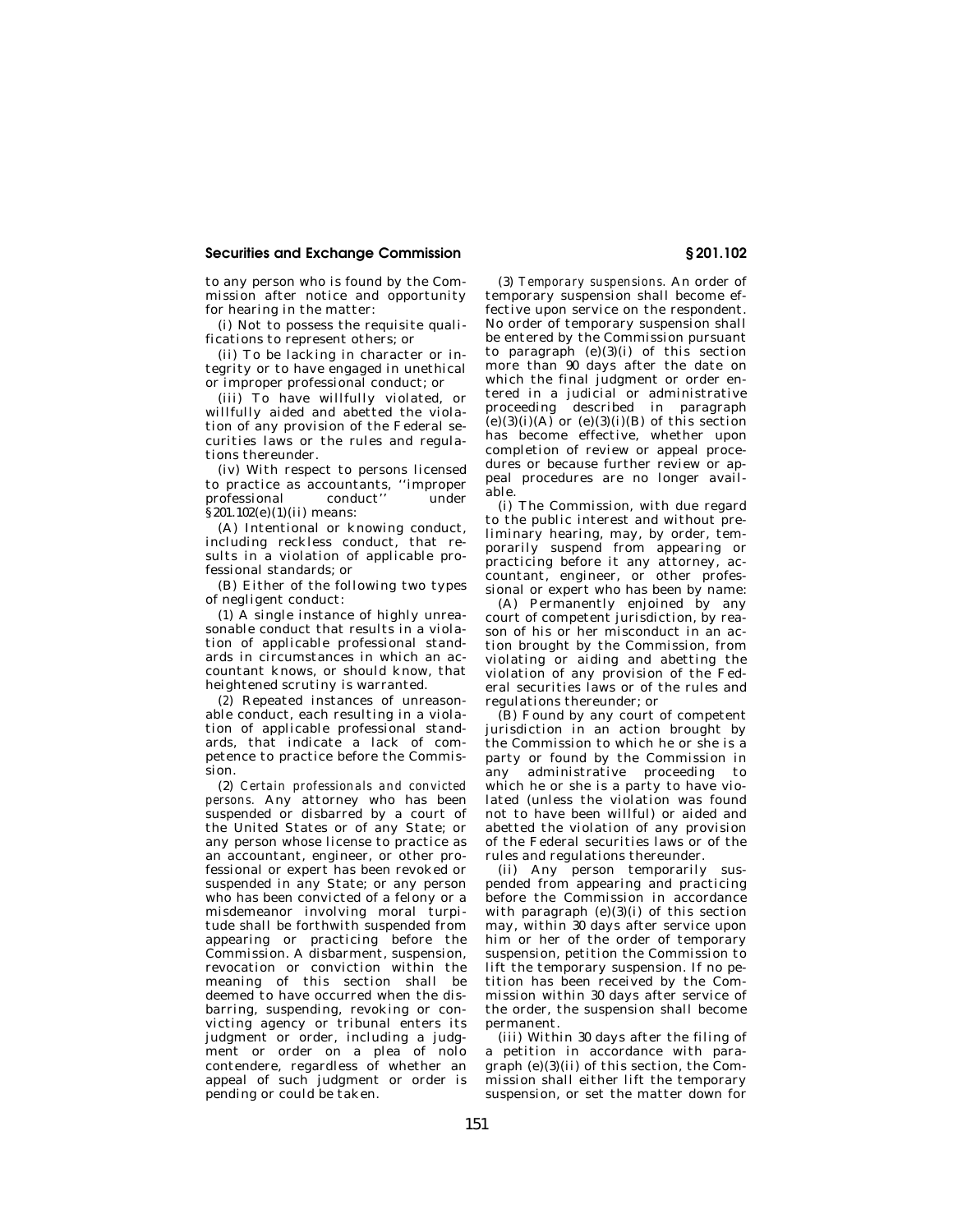hearing at a time and place designated by the Commission, or both, and, after opportunity for hearing, may censure the petitioner or disqualify the petitioner from appearing or practicing before the Commission for a period of time or permanently. In every case in which the temporary suspension has not been lifted, every hearing held and other action taken pursuant to this paragraph  $(e)(3)$  shall be expedited in accordance with §201.500. If the hearing is held before a hearing officer, the time limits set forth in §201.540 will govern review of the hearing officer's initial decision.

(iv) In any hearing held on a petition filed in accordance with paragraph  $(e)(3)(ii)$  of this section, the staff of the Commission shall show either that the petitioner has been enjoined as described in paragraph  $(e)(3)(i)(A)$  of this section or that the petitioner has been found to have committed or aided and abetted violations as described in paragraph  $(e)(3)(i)(B)$  of this section and that showing, without more, may be the basis for censure or disqualification. Once that showing has been made, the burden shall be upon the petitioner to show cause why he or she should not be censured or temporarily or permanently disqualified from appearing and practicing before the Commission. In any such hearing, the petitioner may not contest any finding made against him or her or fact admitted by him or her in the judicial or administrative proceeding upon which the proceeding under this paragraph  $(e)(3)$  is predicated. A person who has consented to the entry of a permanent injunction as described in paragraph  $(e)(3)(i)(A)$  of this section without admitting the facts set forth in the complaint shall be presumed for all purposes under this paragraph (e)(3) to have been enjoined by reason of the misconduct alleged in the complaint.

(4) *Filing of prior orders.* Any person appearing or practicing before the Commission who has been the subject of an order, judgment, decree, or finding as set forth in paragraph (e)(3) of this section shall promptly file with the Secretary a copy thereof (together with any related opinion or statement of the agency or tribunal involved). Failure to file any such paper, order,

**§ 201.102 17 CFR Ch. II (4–1–06 Edition)** 

judgment, decree or finding shall not impair the operation of any other provision of this section.

(5) *Reinstatement.* (i) An application for reinstatement of a person permanently suspended or disqualified under paragraph  $(e)(1)$  or  $(e)(3)$  of this section may be made at any time, and the applicant may, in the Commission's discretion, be afforded a hearing; however, the suspension or disqualification shall continue unless and until the applicant has been reinstated by the Commission for good cause shown.

(ii) Any person suspended under paragraph  $(e)(2)$  of this section shall be reinstated by the Commission, upon appropriate application, if all the grounds for application of the provisions of that paragraph are subsequently removed by a reversal of the conviction or termination of the suspension, disbarment, or revocation. An application for reinstatement on any other grounds by any person suspended under paragraph (e)(2) of this section may be filed at any time and the applicant shall be accorded an opportunity for a hearing in the matter; however, such suspension shall continue unless and until the applicant has been reinstated by order of the Commission for good cause shown.

(6) *Other proceedings not precluded.* A proceeding brought under paragraph  $(e)(1)$ ,  $(e)(2)$  or  $(e)(3)$  of this section shall not preclude another proceeding brought under these same paragraphs.

(7) *Public hearings.* All hearings held under this paragraph (e) shall be public unless otherwise ordered by the Commission on its own motion or after considering the motion of a party.

(f) *Practice defined.* For the purposes of these Rules of Practice, practicing before the Commission shall include, but shall not be limited to:

(1) Transacting any business with the Commission; and

(2) The preparation of any statement, opinion or other paper by any attorney, accountant, engineer or other professional or expert, filed with the Commission in any registration statement, notification, application, report or other document with the consent of